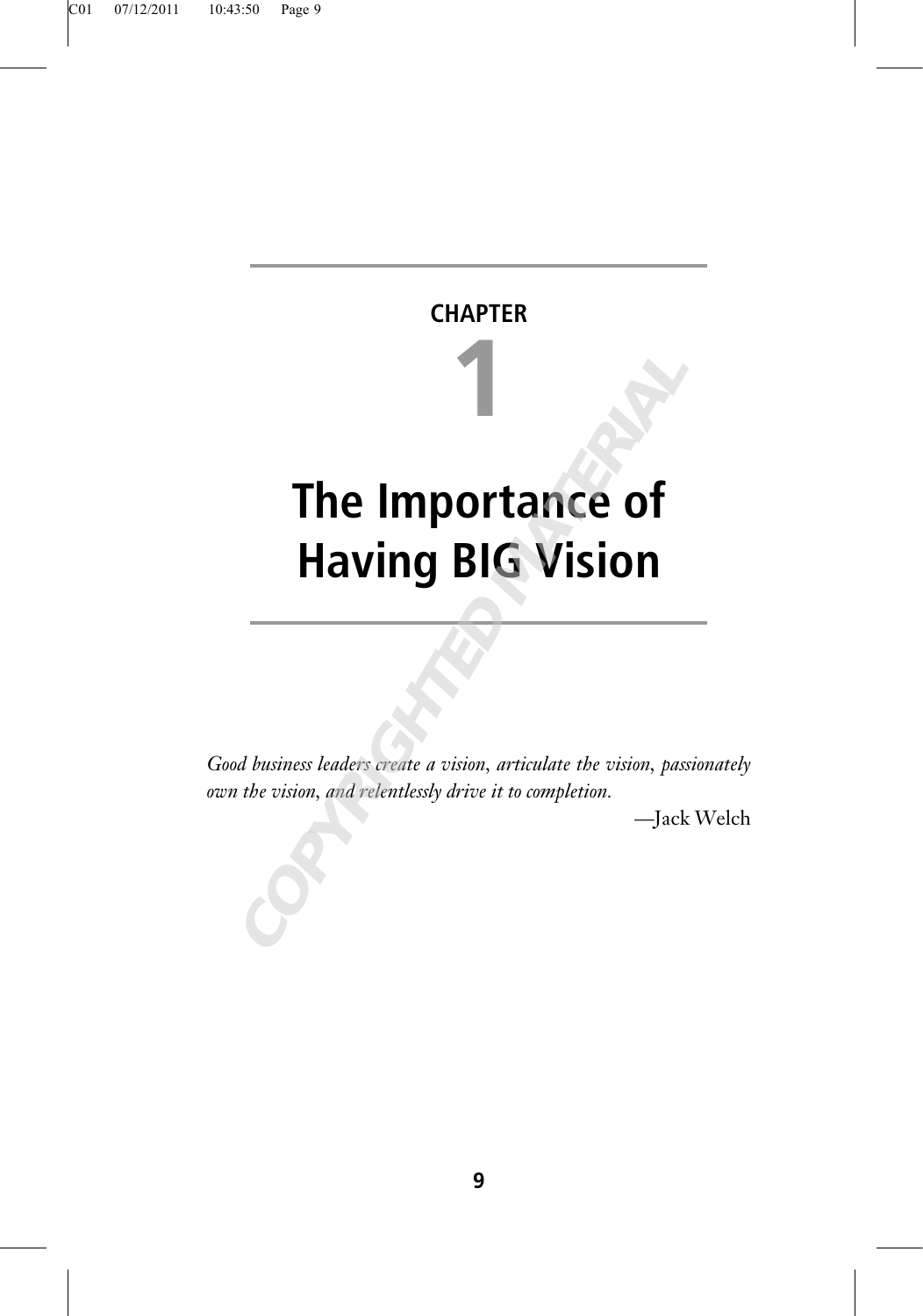C01 07/12/2011 10:43:50 Page 10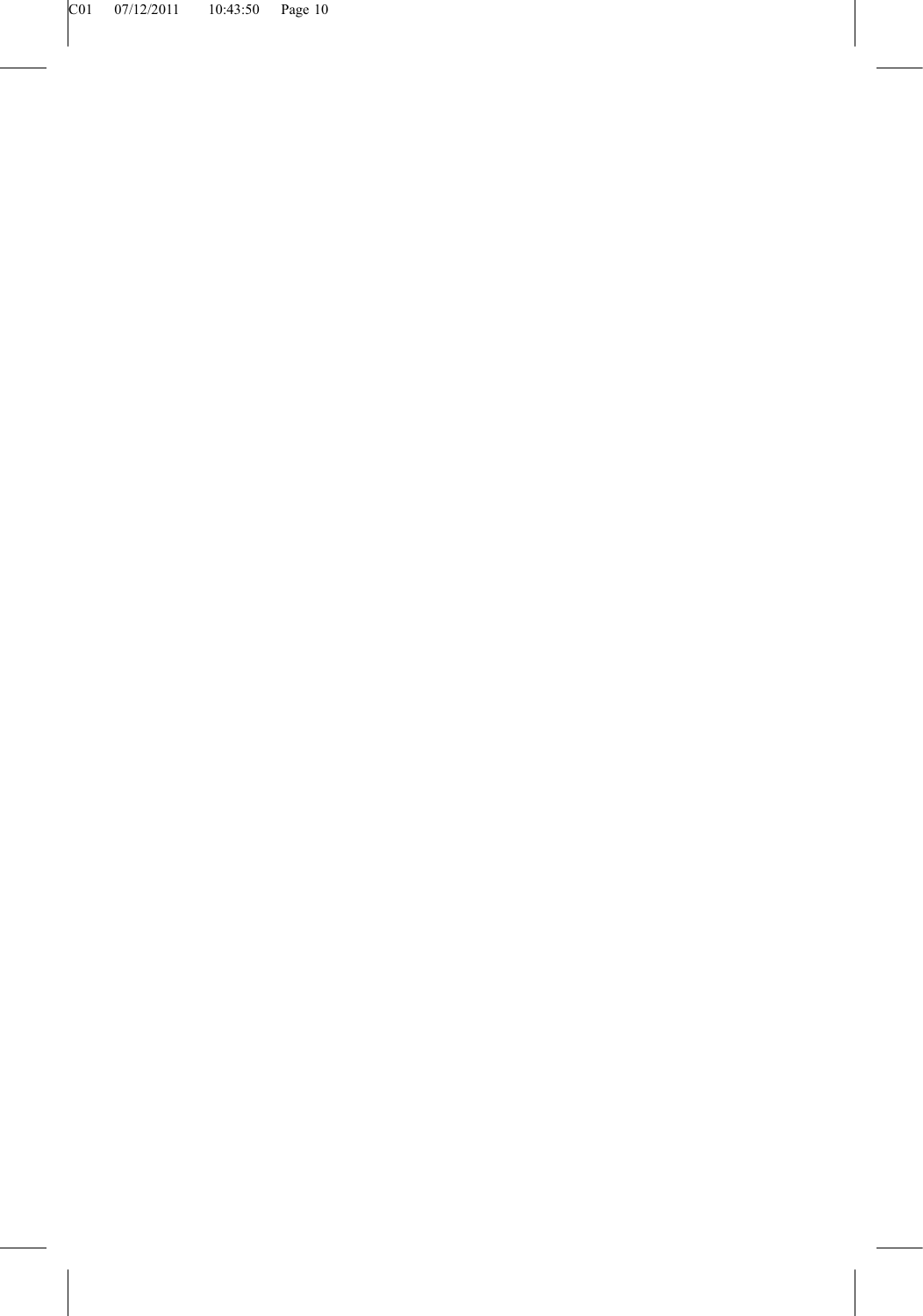Entrepreneurs come from every conceivable background: every ethnic group, economic class, education level, and physical ability; almost every age group, and both genders. Some come from generations of business owners, while others are the first in their families to ever consider starting their own business. Among the ranks of those who call themselves entrepreneurs are inventors, programmers, and artists, while others excel at building teams, selling, or devising marketing plans. It is difficult to come up with a description of what a ''common'' entrepreneur looks like or acts like, or to pinpoint the necessary skills or experience one must have. In fact, there is an endless list of differences among entrepreneurs, but there is one thing all entrepreneurs have in common: Vision.

Why is vision a universal entrepreneurial trait? It is because the purest definition of an entrepreneur is: ''Someone who starts a business with a great deal of initiative and potential risk.'' These individuals' willingness (and desire) to take that initiative and assume that risk sets them apart from everyone else in the world.

Every entrepreneur has experienced this feeling. Sometimes it's a spark that springs to life while brainstorming with a business associate; other times it's a surge of inspiration while in the shower, or that ah-ha moment that wakes you from a sound sleep. It's the first glimpse into the very essence of possibility and the feeling is indescribable. Some people have even called it spiritual. The feeling takes hold the moment you sense that you're onto something amazing, and ignites when you realize it could be something huge. That realization—that picture in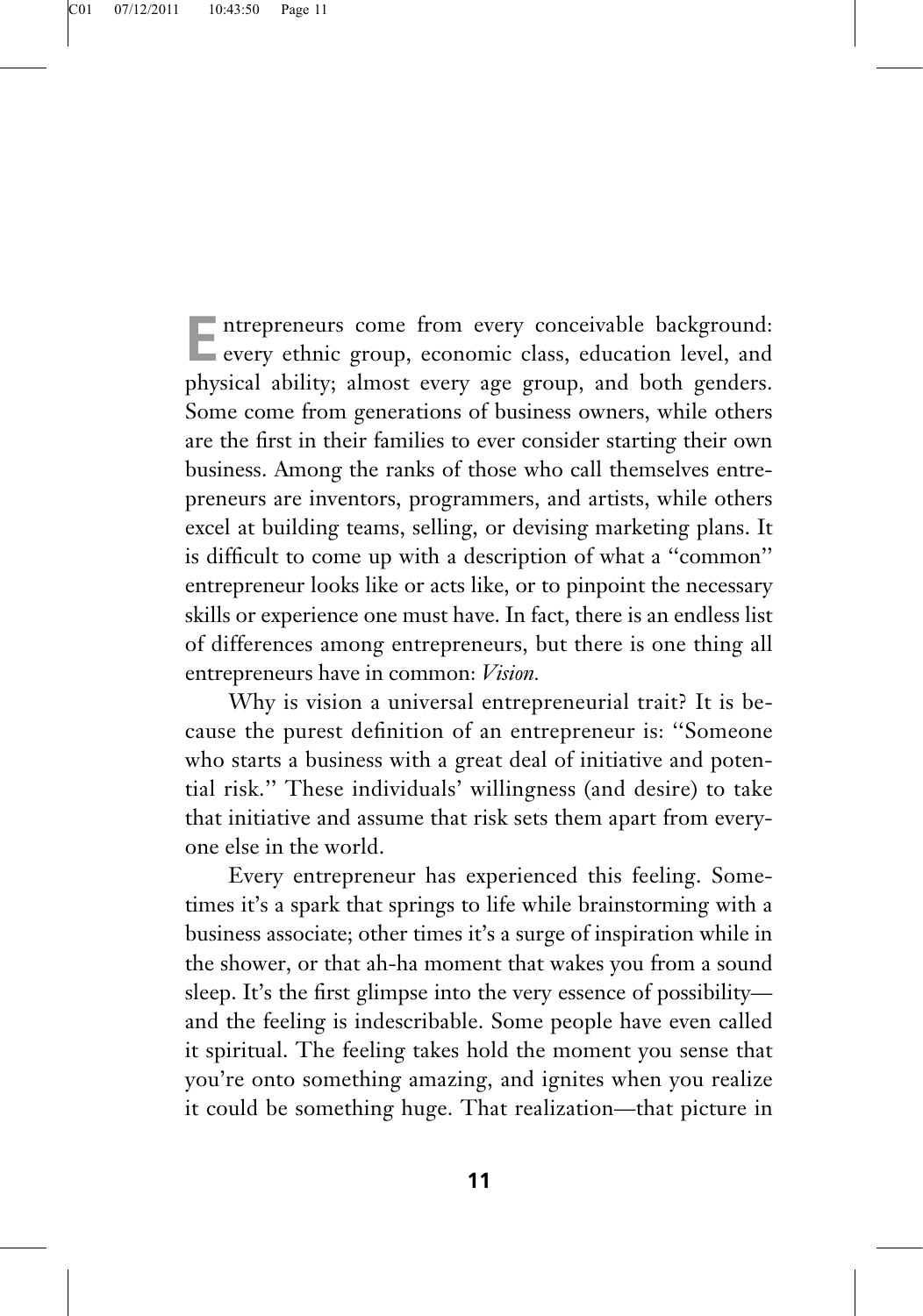## 12 SMALL BUSINESS, BIG VISION

your mind of future possibilities—is what vision is all about. It's something on which you can expand to take your business from a mere inkling of an idea to a full-fledged, fully operational, thriving company. That's the feeling that overtook Dan Schawbel when he first imagined what his company, Millennial Branding, could become.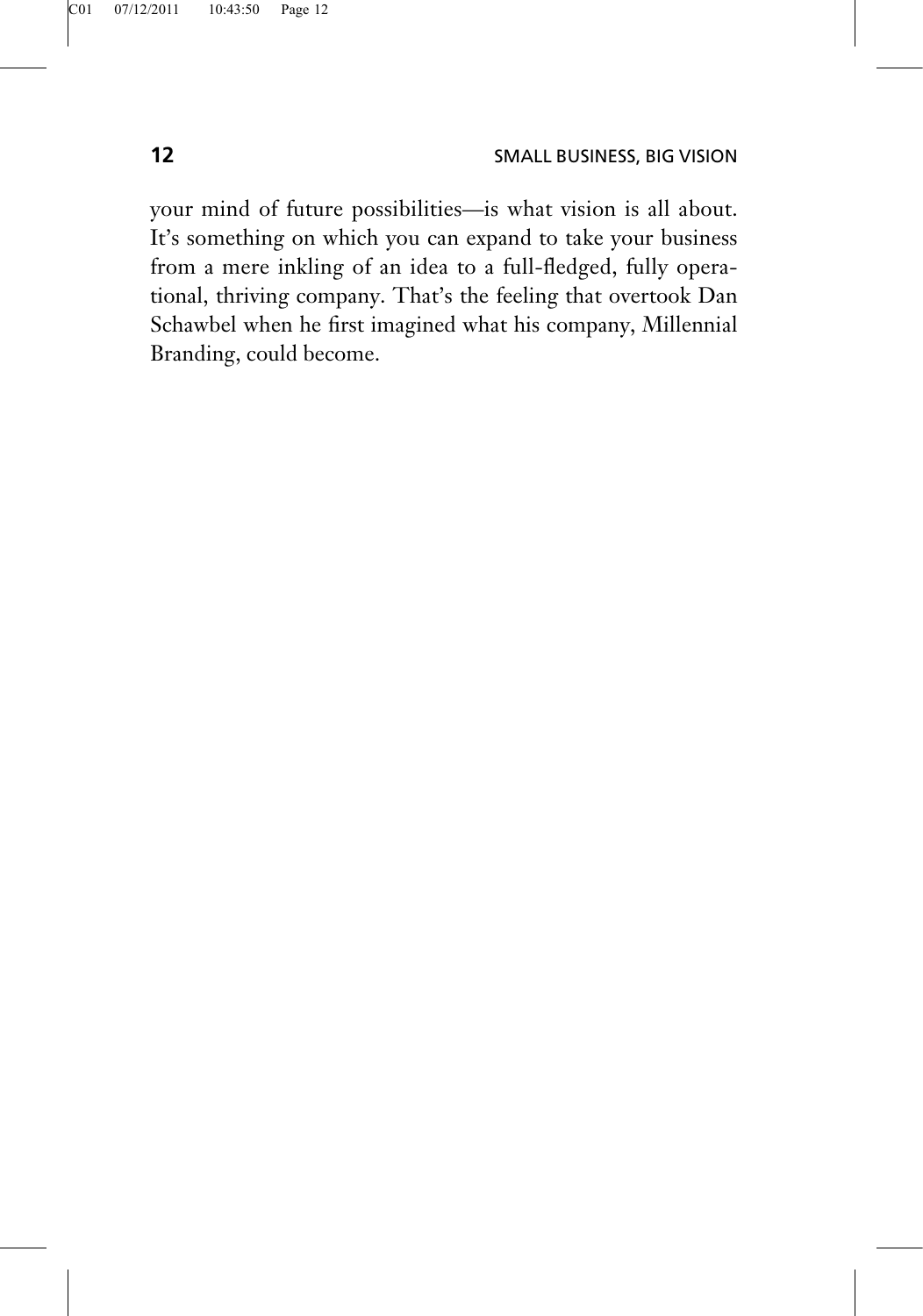# Entrepreneurial Profile: Dan Schawbel of Millennial Branding, LLC

To say that Dan understands what it's like to have a big vision is quite an understatement. At 27 years old, Dan is the youngest columnist at BusinessWeek and has been called a "personal branding guru" by the *New York Times*. He is the managing partner of Millennial Branding and the author of the number one international best-selling career book, Me 2.0: 4 Steps to Building Your Future (Kaplan 2009).

Dan is a founding member of the Young Entrepreneur Council, and writes syndicated media columns that are seen by more than 1.2 million readers biweekly. He has written articles for a variety of other print and online publications including the Wall Street Journal, Entrepreneur, BrandWeek, Mashable, AOL Jobs, Yahoo! Shine, MediaPost, BNET, and Advertising Age.

As a national speaker, Dan has spoken to high-profile corporations such as IBM, CitiGroup, Time Warner, Harvard Business School, and MIT, and is exclusively represented by the Big Speak Inc. speaker's bureau. Dan helps individuals and companies with creative branding solutions.

# How Dan's big vision has evolved—in his own words: ''When I first started out, I referred to myself as the 'per-

sonal branding spokesperson for Gen-Y.' I was careful not to use the word expert, because I was only writing about the subject on PersonalBrandingBlog.com at that point. After six months of hard work—and after establishing a magazine, online TV show, awards, and published articles—the magazine *Fast Company* profiled me. This led to Google (continued )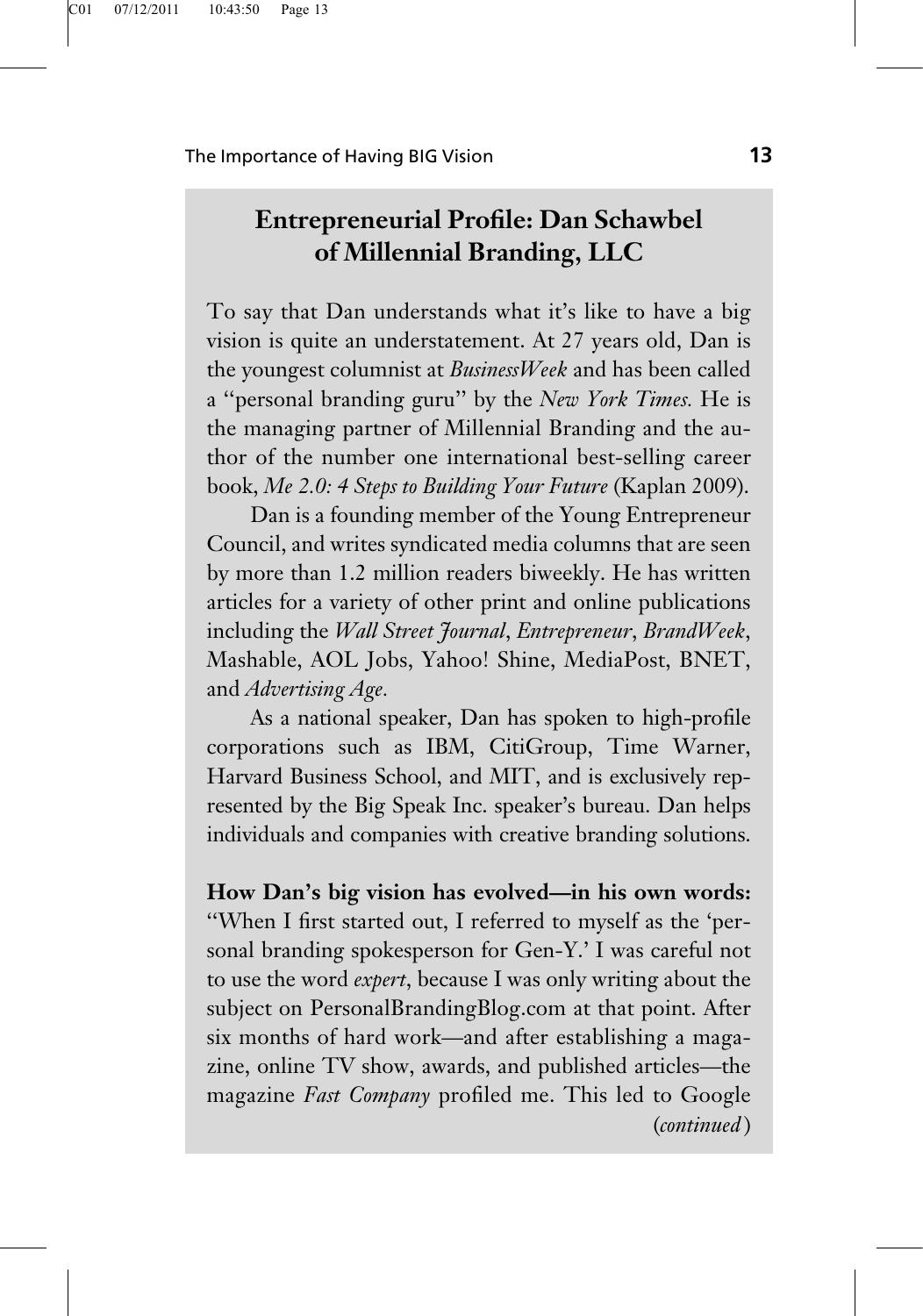## (continued )

asking me to speak at their campus and my current company, hiring me to be the first social media specialist. It proved my theories about personal branding, and thus I rebranded myself as the 'personal branding expert for Gen-Y.'

"I eventually wrote my book, which is entitled  $Me$  2.0 and targeted at Gen-Y, but read by other generations. I officially launched my company in January 2010, and my vision has changed quite a bit since then. My firm is a fullservice personal branding agency whose mission is to inform and educate professionals on the importance of personal branding so they can achieve career success and happiness in their own lives. The association my name has with personal branding has helped me tremendously in becoming top-of-mind in this field.''

How Dan's unwavering vision has fueled his success: ''I can honestly say that I've never doubted myself when it comes to personal branding. I firmly believe that I was born to be doing what I'm doing now, which gives me confidence and alleviates any fear. I've been rejected and ignored so many times at this point that it doesn't even bother me! When you're confident about your product, you don't worry about failure.''

The importance of having a Big Vision from the start: ''A Big Vision gives you a point on which to focus to create short-term, measurable goals. I always tell clients that you need to start with the end goal in mind if you want to take steps today to reach it. Brand yourself for the career you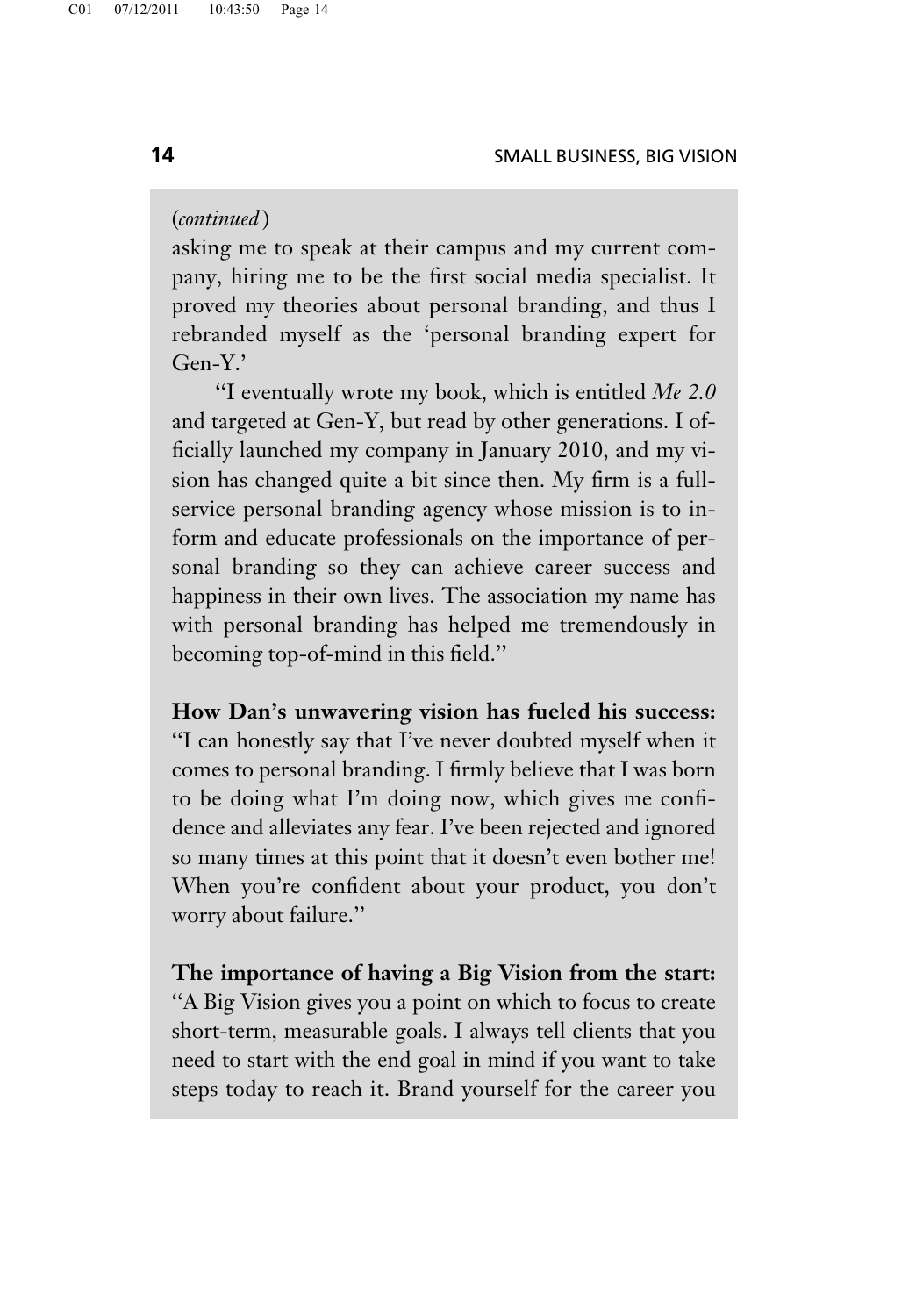want, not the job you currently have. If you can't envision the end product before you start creating it, you don't know what you will end up with. You will waste a lot of resources, time, and money if you don't know the exact product you want to develop. My greatest talent is being able to take a vision, turn it into a realistic model, and then execute on it. A big vision also gets both me and my team excited about the journey we're taking toward success and accomplishment.''

Dan's advice for entrepreneurs interested in starting a company from the ground up: ''Entrepreneurs who are starting a company from scratch should base their business on something they truly love. It's the only way you're going to work hard enough to reach your big vision. It's easy to give up and quit on a business that you're just doing for the money. Try to use the least amount of capital possible when you first start, because it will allow you to survive the first year. And finally, it's vital to surround yourself with people who can complement your skill set, and who you can trust.''

How Dan defines success: "Success means putting yourself in a position that allows you to monetize your passion. You will be happy if you're making money doing what you love—regardless of how much money that is. True success comes when you wake up each day with the freedom and flexibility to do what you want, when you want, and how you want to do it. I feel like I'm in control of my own destiny, and that I positively change other people's lives as well.''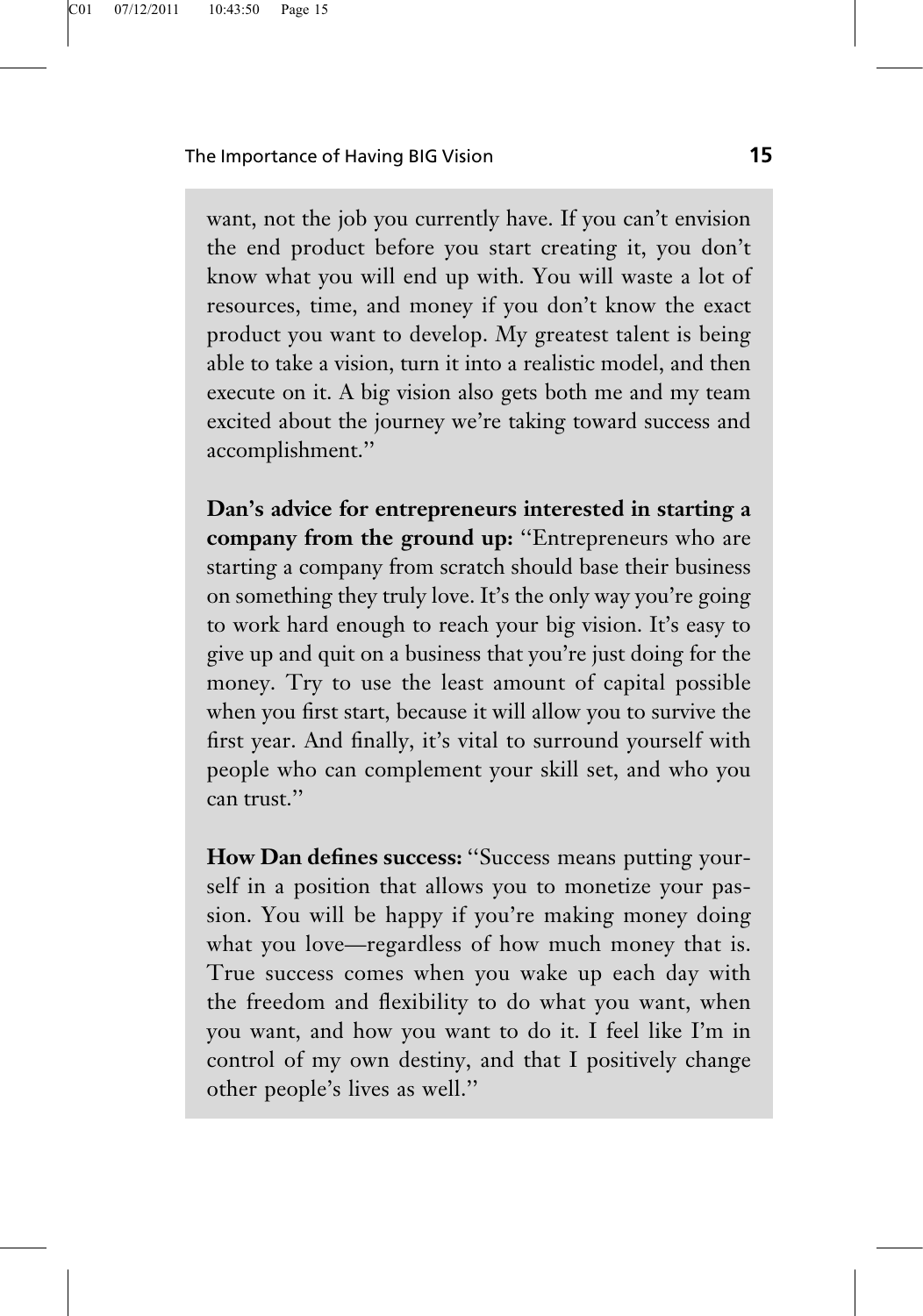## C<sub>0</sub>1 07/12/2012 Page 17/2012 Page 17

# Fuel Your Fire with Passion and Perseverance

Though an initial spark is an essential ingredient, there is much more to being a successful entrepreneur than having and maintaining that vision. The unfortunate reality is that there are plenty of people who have the ''big vision moment'' but who never become entrepreneurs—because they don't have the passion needed to sustain this vision long enough to take action. There are also people who get started but who lack perseverance, and therefore falter when obstacles arise.

Turning your initial vision into a viable business has everything to do with your level of passion and ability to keep moving forward, even in the face of challenges. Without passion, it is easy to become discouraged from pursuing your plans by other priorities and self-doubt when difficulties arise. Your mind-set ultimately dictates your actions, so operating with one that is anything less than dedicated unwaveringly to your future as a business owner will cause you to struggle to take the actions necessary for your success.

Every entrepreneur in the world comes up against challenges in his or her business. No matter how carefully you plan; no matter how great you are at what you do; and no matter how hard you try to make sure everything always goes smoothly, unexpected trials will test your vision. The many successful entrepreneurs we've interviewed from a variety of industry sectors, backgrounds, and areas of the world have almost all credited their perseverance as the most significant element of their success. They claim that their ability to maintain their vision and a positive mind-set in the face of adversity has been the X factor that has made all the difference in their eventual achievement or failure. Their vision was big enough to carry them through the hard times, so it overshadowed any doubt that crept in along the way. In fact, these kinds of challenges are exactly what cause many entrepreneurs to thrive.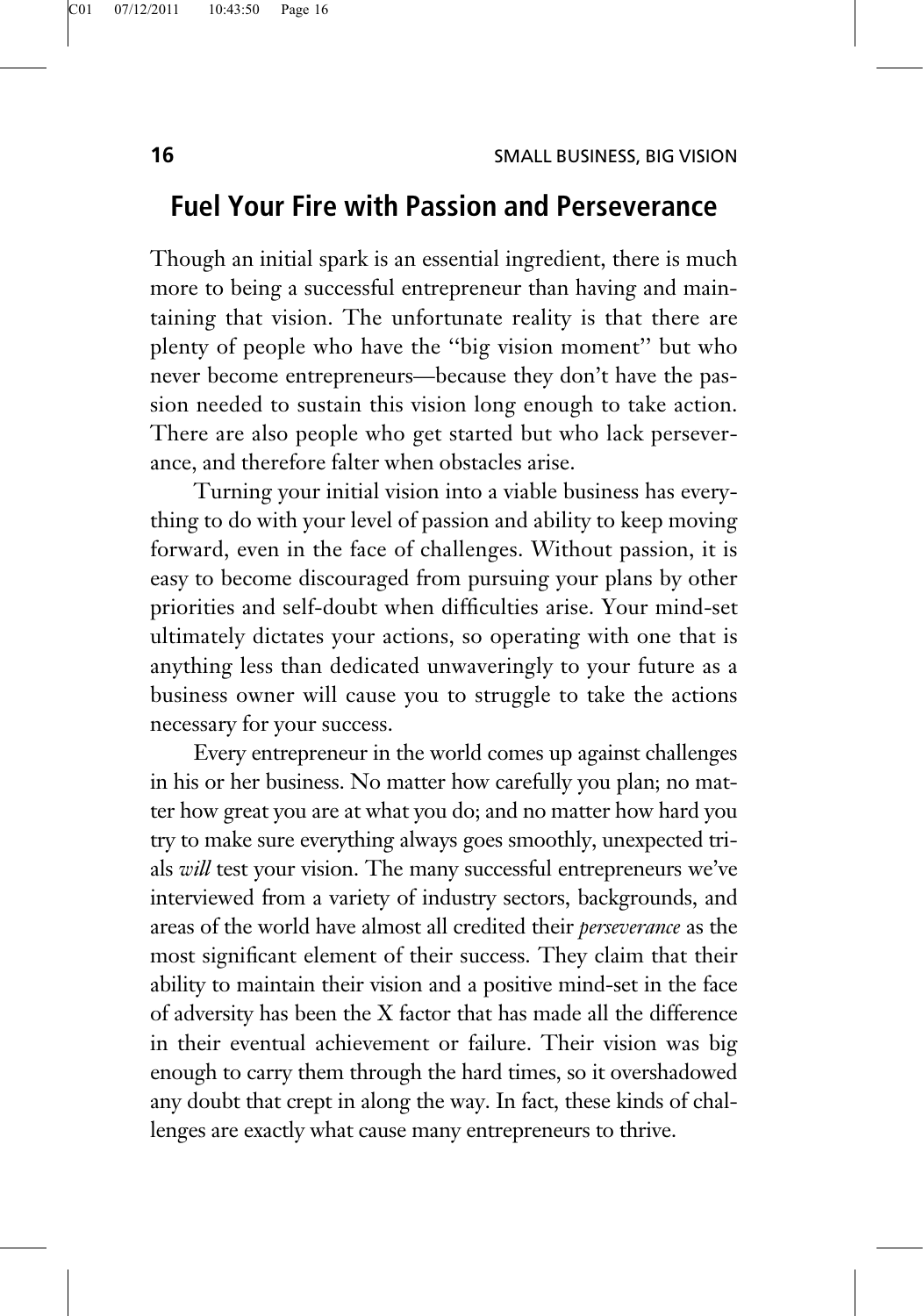But even the most formidable entrepreneurial spirits aren't immune to discouragement and disappointment. We all struggle at times to maintain our positive mind-set and to stay true to our initial vision. Fortunately, we can use unexpected setbacks and problems as opportunities and learning experiences, and we can push through just about anything. But let's be realistic: there isn't a person on the planet who doesn't, at some time, have doubts or worries about themselves or their business. It would be unnatural to *never* feel discouraged or frustrated. The key is to keep those feelings from ruining your vision and changing your mind-set. During the worst times, we can all use some help to persevere and stay the course. To that end, we present five keys for maintaining your vision and positive mind-set:

1. Plan your work and work your plan. Entrepreneurs commonly become discouraged by a sense of being overwhelmed. This is particularly true within start-up companies, or those experiencing a period of sudden growth. Although the start-up process can be an exciting, energizing time—and although growth is almost always a great thing—the pressure to get so much done in a short amount of time can mount and incite feelings of frustration and worry. In companies where deadlines are the norm, these feelings might not ever ease up. In fact, regardless of company structure, we can all occasionally feel like there just isn't enough time in a day to get everything done that needs to be done. So how do you keep from losing sight of your vision when this happens?

One way to avoid, or at least reduce, the pressures that can dampen your entrepreneurial spirit is to stick to a plan as closely as possible. This isn't your business plan; rather, it's about a daily action plan that keeps you focused—not only on the details of your day, but on the big picture as well. A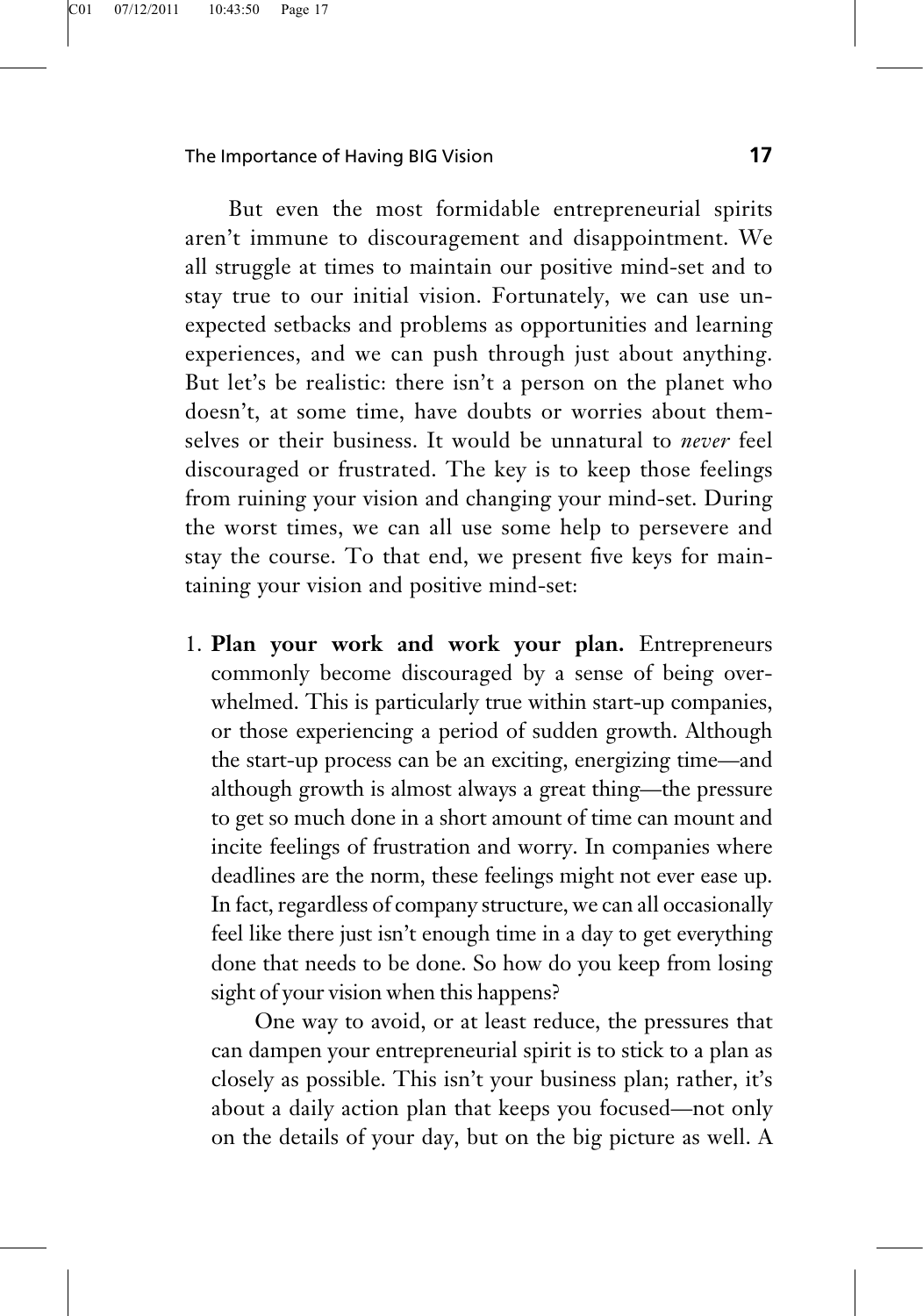great way to devise such a plan is to ask yourself what you have to do daily to achieve your long-term objectives. Once you've answered that question, design your daily plan around those activities, and delegate or hire others to perform as many of the other tasks as possible.

There are some significant advantages to this tactic. First, chances are good that the duties you end up tackling will be those that have to do with building and growing your business. If you're in a business that you love (which is hopefully the case), you'll enjoy the activities that contribute most to the company's success. And it doesn't really feel like work when you're doing what you love to do, even if you have a ton on your plate—and you're far less likely to become overwhelmed. Additionally, working from a plan of action gets a lot of your ''to-do'' items out of your head and down on paper (or on a computer screen). You know what your responsibilities are and can focus on one thing at a time without all the other issues weighing on your mind.

Of course, even when you have a plan, you'll need to deal with some unexpected ''fires'' that come up. When these challenges arise, the key is to handle them as quickly and efficiently as possible, with the goal of getting back on the plan as soon as you can. Your plan can be flexible, but only to the extent that it continually supports your long-term vision.

2. Guard against negativity—from outside and within. No matter how intense your initial spark was, it simply isn't possible to maintain it for long if you're deluged with negativity and cynicism. This can be a difficult challenge to overcome at times, because it is often those closest to us—friends, family, and coworkers—who are the ones feeding us negative energy. This may especially be the case if you don't come from a family or peer group of entrepreneurs; you're more likely to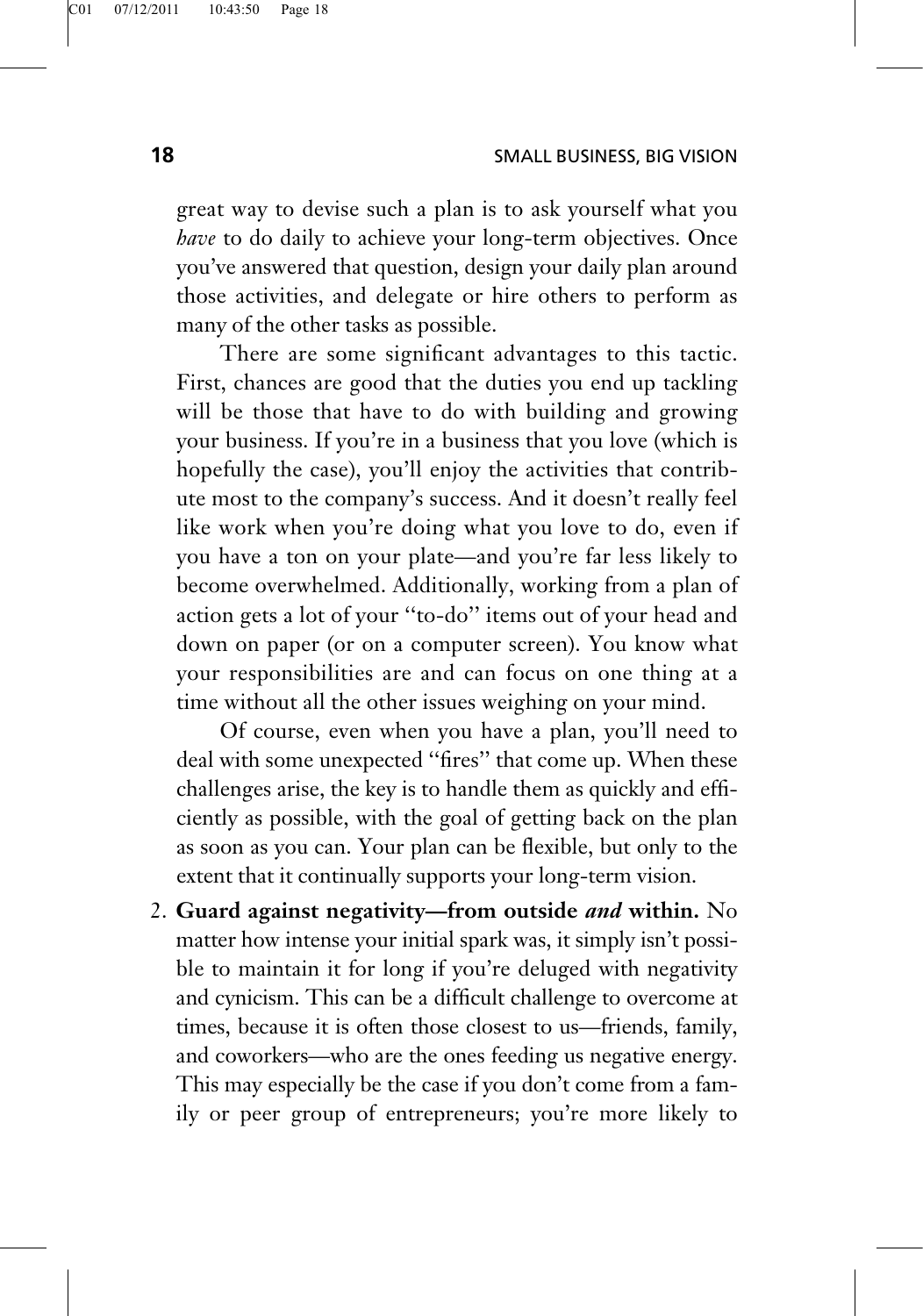receive a lot of push-back from those around you and you might even feel some resentment as you experience success.

You can take steps to effectively offset any negativity you're experiencing, either from other people or from yourself. First and foremost, it's important to think for yourself and stay focused on your business and your dreams. You should certainly be open to others' feedback and criticism, but only take actual advice from those who have done what you want to do. People with whom you discuss your business idea frequently act like experts—even though they have never successfully created their own company. Just remember that the person with whom you're talking probably isn't qualified to advise you unless he or she has accomplished what you want to accomplish. Their hearts might be in the right place, but always take what they say with a grain of salt.

Surround yourself with positive people as often and for as long as possible. Attend networking events; get to know other entrepreneurs in your community; schedule lunch with a high-energy peer to have an inspired discussion about the future. Prioritize your time so that for every hour you spend around people who are negative, you spend two hours around people who ''get it'' and who can feed you positive energy.

3. Fortify your mind. Our culture's ''self-improvement movement'' has been in full swing for more than 35 years now and enough material has come out of it to keep you surrounded by positive words for the rest of your life. An Amazon search for the term *self-improvement* yields more than 60,000 books, not to mention thousands of DVDs and audio programs in MP3 format and on CD. If this isn't enough, you can find countless seminars, retreats, workshops, and camps, all designed to infuse your mind with positive energy and purpose. On top of that, you have the option to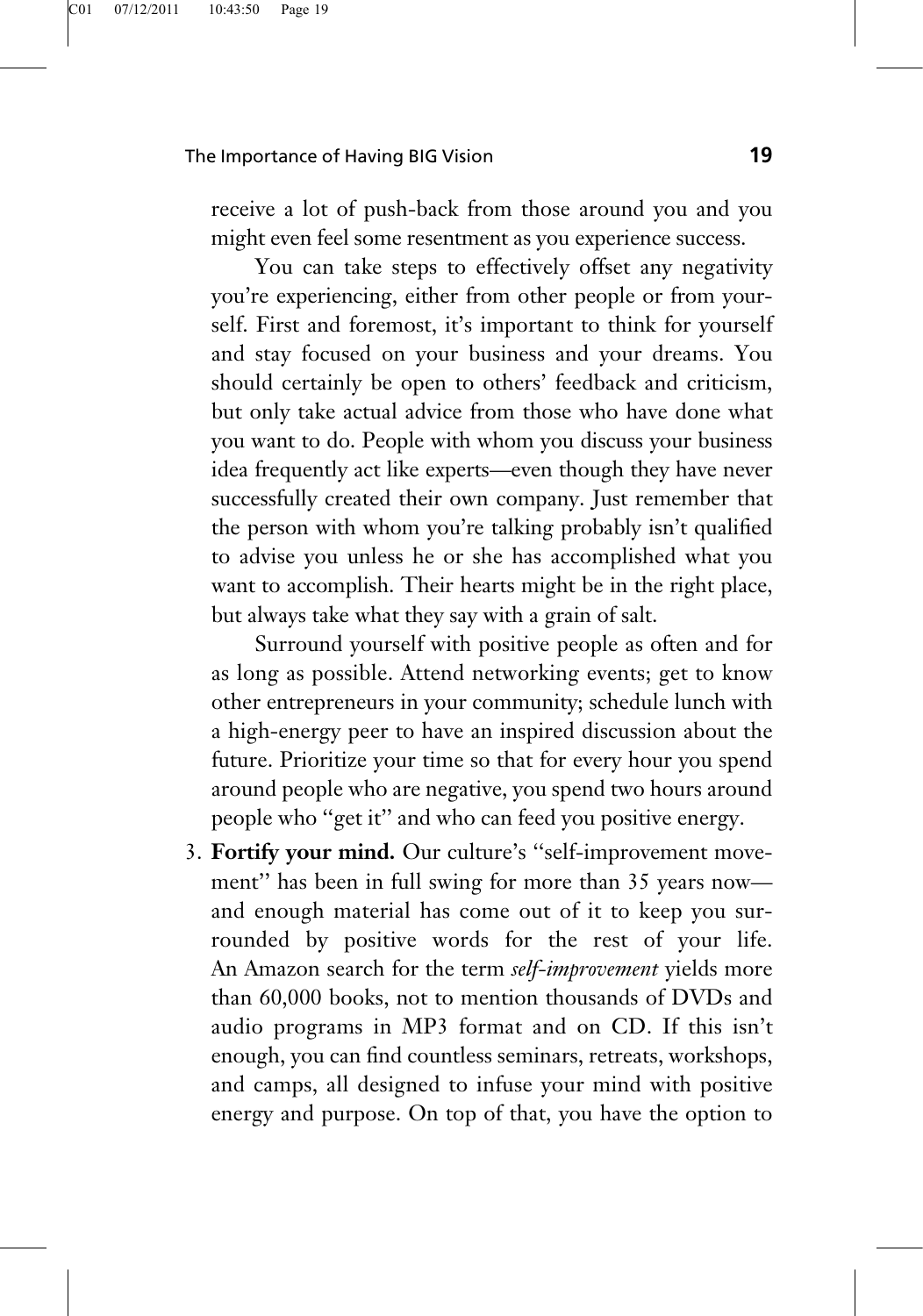hire a business or personal coach to keep you focused on your vision.

Instead of watching the news (or almost any TV for that matter), listen to an audio book or watch a YouTube video of inspirational speakers like Les Brown or Tony Robbins. You have an opportunity to control what goes into your mind; choose to focus on positive, uplifting, and motivating material to help you overcome obstacles more easily, to ignore the negativity of the world around you, and to keep your vision alive and strong.

4. Embrace change. It's been said that the only thing you can count on never changing is the fact that everything changes. You can plan for every contingency imaginable and the unexpected is still bound to arise at some point. It is simply the nature of business and life. Whether it's an economic downturn, an unexpected product shortage, or new technology that changes the face of your industry, something will happen sooner or later for which you didn't—and couldn't—plan.

Often, the difference between thriving and feeling overwhelmed in such times of change is the ability to embrace the change and make it work for you. Rather than feeling crushed when things don't go as planned, stop and think of how this new or different set of circumstances can work in your favor. You'll be surprised at what you can come up with when you approach change this way. As you'll learn in this book, some of the best companies have come about as a result of their owners' need to completely reinvent themselves when faced with unexpected circumstances. What starts out as a challenge that has the potential to cloud your vision can ignite a new spark that you never would have recognized under other circumstances. So accept that change is inevitable, embrace it, and make it work in your favor.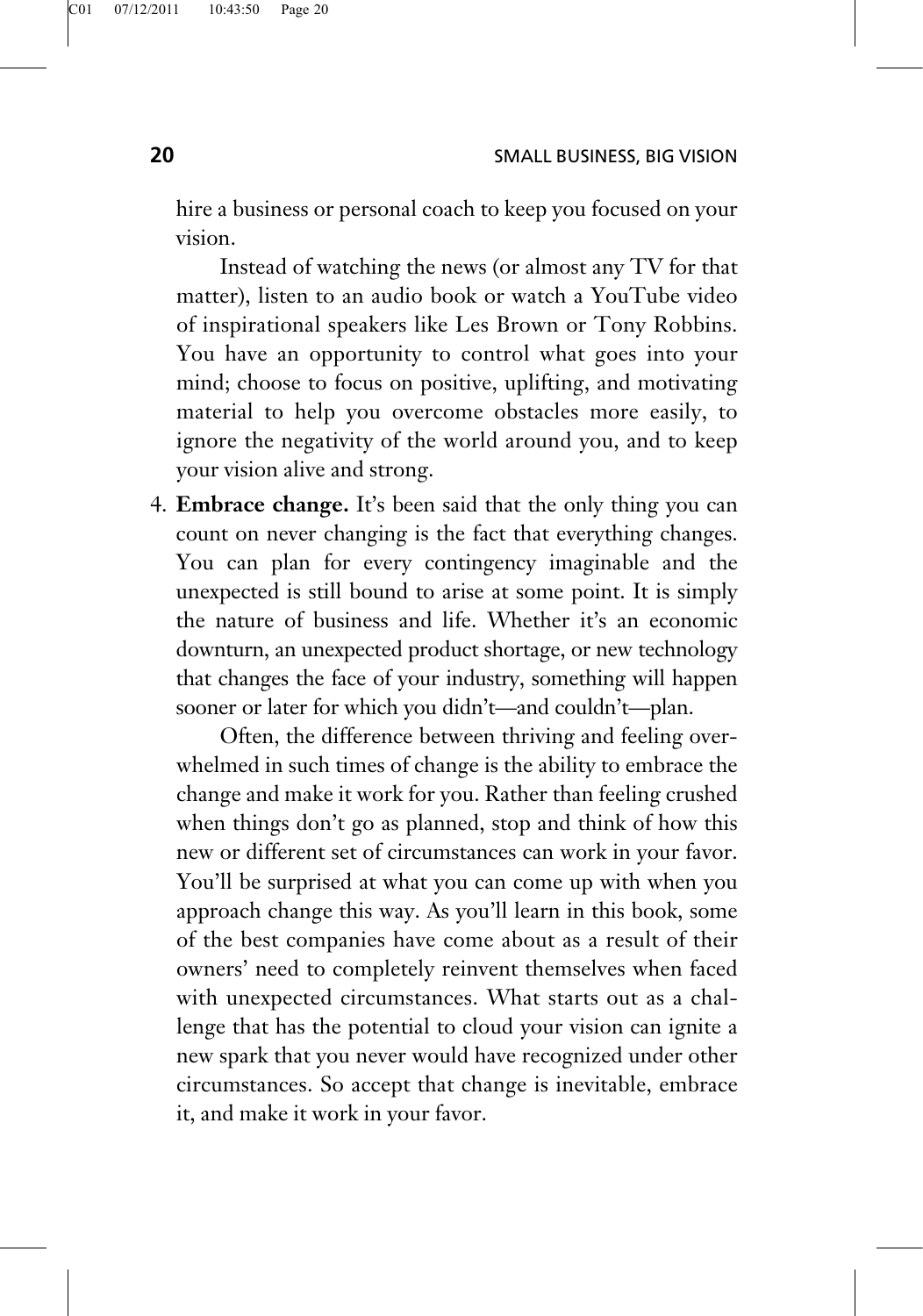5. Let history be your guide. Every successful person—from the Wright brothers and Walt Disney, to Thomas Edison, Bill Gates, and Donald Trump—has experienced setbacks, disappointments, and internal doubt. Although all of these individuals accomplished amazing things, each of them had to overcome obstacles, just like you do. What kept them going more than anything else was a belief in their vision, an ability to focus on their goals, and most importantly, a sense of perseverance that pulled them through when they needed it most. The encouraging thing is that none of these qualities is reserved for a select few; we can all access them.

If you're still having trouble staying motivated, do whatever you need to do—whether it's reading an inspirational book, staring in the mirror and giving yourself a pep talk, or sitting on a rock meditating—to recapture that original feeling you had when the spark first hit and your vision was crystal clear. Remembering that moment—and, most importantly, reestablishing that frame of mind—will get you through any challenge you face. No matter what the world throws at you, you do have the power to push through. So don't let anything or anyone get between you and your *BIG Vision*!

Take a cue from entrepreneurs Siamak Taghaddos and David Hauser, who faced more than their share of challenges in building Grasshopper Group.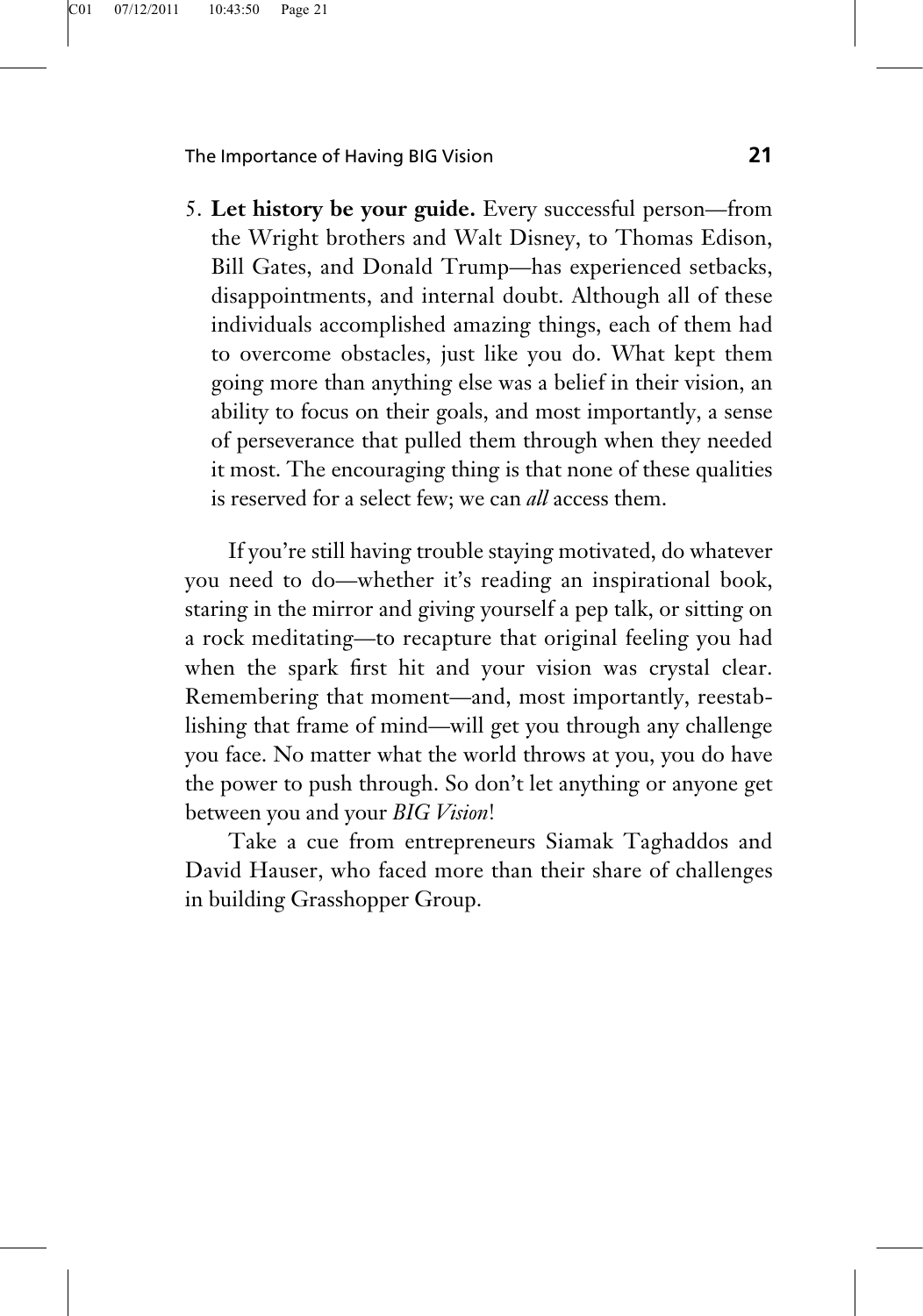# Entrepreneurial Profile: Siamak Taghaddos and David Hauser of Grasshopper Group

Siamak Taghaddos and David Hauser are great examples of entrepreneurs who saw a need and had the big vision necessary to fill that need—and then some. Back in 2003 there was no solution available for the kind of phone system they were looking for, so they decided to build it themselves. Today, Grasshopper—''The Entrepreneur's Phone System''—is one of a suite of products offered by David and Siamak's company, Grasshopper Group. To date, they have served more than 100,000 small business owners looking for a robust, economical, professional way to stay in touch wherever they go. With the buzz that Grasshopper has generated throughout the entrepreneurial community and business media, it's clear that these professionals know a thing or two about making their vision a reality.

However, the strongest evidence of their amazing ability to accomplish a vision might just be their success in getting President Obama to declare a National Entrepreneurs Day. They created the proposal, launched a campaign, promoted it, and got it done in less than six months. As a result, President Obama announced the celebration of the United States' first National Entrepreneurs Day on November 19, 2010. Now that is big vision!

How Siamak and David have pushed forward when faced with challenges: Siamak: ''Even at our lowest points, neither David nor I had any doubts. We always engaged in very relaxed conversations that went something like this: 'We're about to face XYZ disaster if we don't do something

Contract Contract Contract Contract Contract Contract Contract Contract Contract Contract Contract Contract Co<br>Separate Contract Contract Contract Contract Contract Contract Contract Contract Contract Contract Contract Co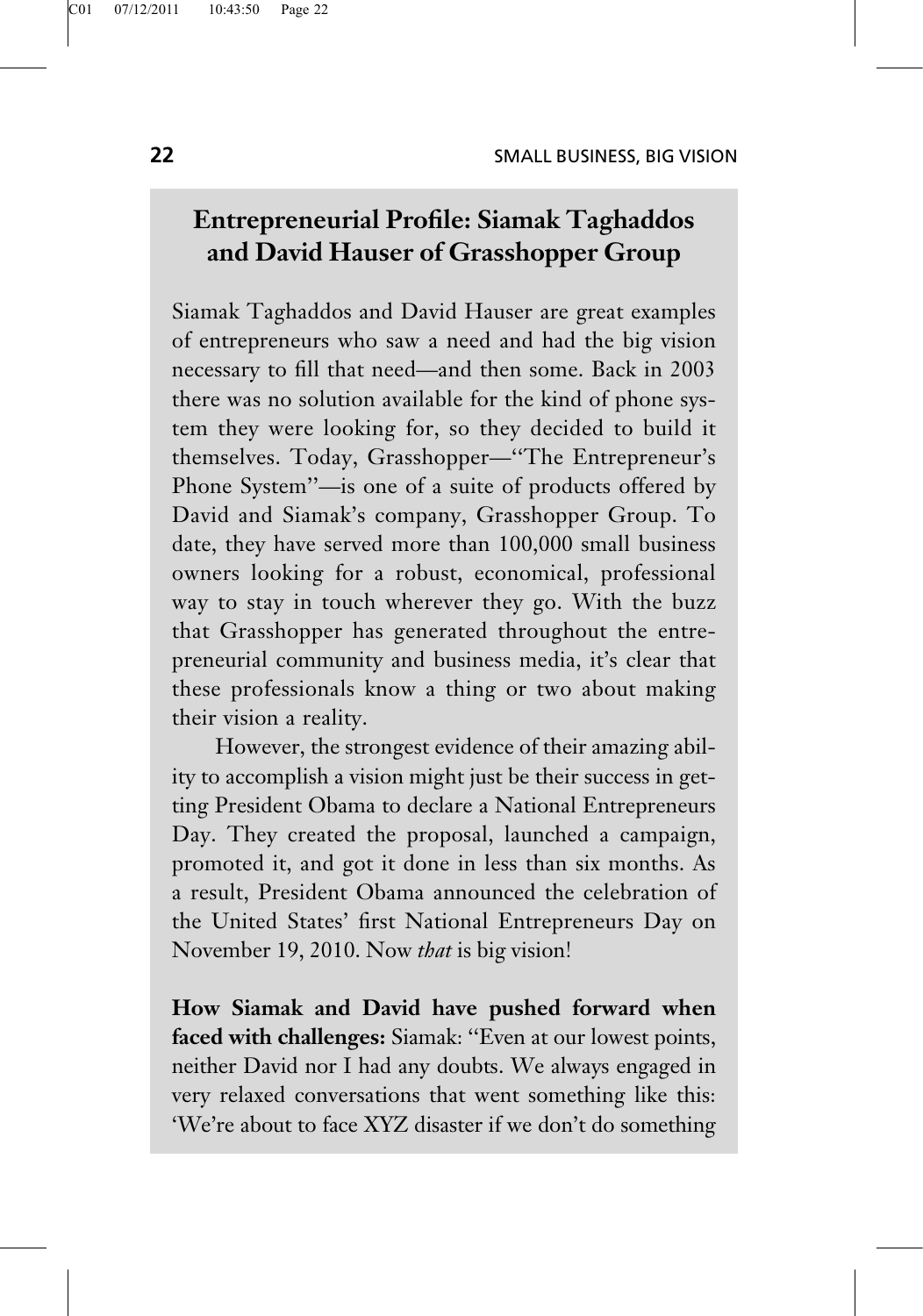about it. Here's what I'm thinking. . . . ' And we'd simply make some changes or take care of the issue. Our unwavering confidence in our own ability to simply fix problems surprises me sometimes. Panicking is the worst thing a leader can do.''

David: ''When bootstrapping a company, you definitely run into challenges and bumps. But that is also what creates a great company, and as an entrepreneur, you must believe in yourself and your team's ability to overcome those hurdles. It is a lot like a roller coaster; many times you could jump off at the bottom and crash and burn, but entrepreneurs are the ones who say, 'No, I am going to make a change or continue pushing forward and make it happen.'''

The importance of having a Big Vision: David: ''It is very important for an entrepreneur to have an idea of what 'success' looks like to them and to always be pushing toward those goals. But the most important element is their ability to communicate that vision to others so they can buy in and all work toward that shared vision. Unless everyone in the company is moving toward the same goal, the objective will never be realized. It is just as important for business owners to understand the changes along the way, and appreciate the fact that the final result might be close to but not be *exactly* what they originally had in mind."

Siamak: ''A clear vision is the most important thing for an entrepreneur to have. Successful people always have an idea of where they want to be, and do everything they can to reach that place. It's the same reason why I think people go to fortune tellers—they need someone to give them that (continued )